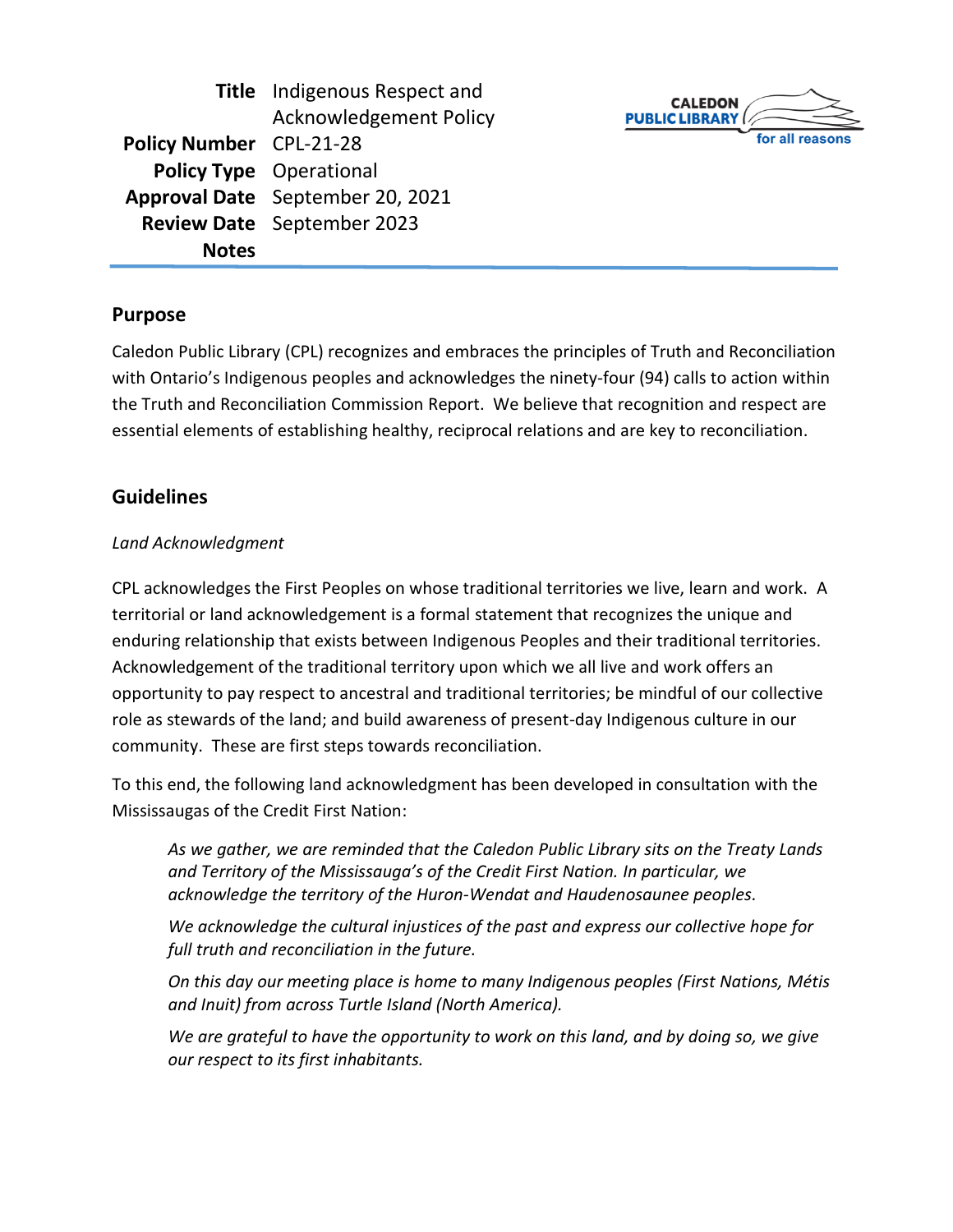### *Use of Acknowledgement*

A territorial acknowledgement is not simply a pro forma statement made before a meeting, but a vital part of the business. This territorial acknowledgement will be used by the Board Chair, Library CEO/Chief Librarian or designates at the start of public meetings, celebrations, or other official events and programs, whether hosted in person or virtually. The acknowledgement may be printed, spoken, or displayed. This acknowledgment is also shared on the Caledon Public Library website.

More specifically, the land acknowledgement will always be used in these instances:

- Following the call to order of a meeting of the Library Board;
- Within the welcoming statements of the following:
	- o Large, formal public meetings or gatherings,
	- o Special events, galas, fund-raising events,
	- o Large scale programs,
	- o Grand openings or ground breakings of new or refurbished facilities or when officially launching new services or spaces;
- When a Member of Parliament (MP) and/or Member of Provincial Parliament (MPP) is in attendance;
- When the Mayor and/or members of municipal Council are in attendance; and
- When aware that an Indigenous person is present at a program or event.

## *Collections and Services*

Caledon Public Library provides collections relating to Indigenous cultures, languages, and peoples, including books, audio and video materials. This collection will include titles by and about First Nation communities, and will include titles presented in the First Nation Communities Read program. Teen and adult materials will also include First Nations and Metis graphic novels, and a selection of DVDs on history, culture and native issues. CPL will also provide welcoming spaces and library services to Indigenous peoples, and share elements of First Nations culture with non-Indigenous persons through programs and events.

Through our library vendors, Caledon Public Library will immediately make use of respectful subject headings in all future cataloguing practices. CPL recognizes that traditional subject headings and existing library access standards reflect colonial naming practices and will also work with library vendors and other library organizations to update existing subject headings for materials already present in our collection.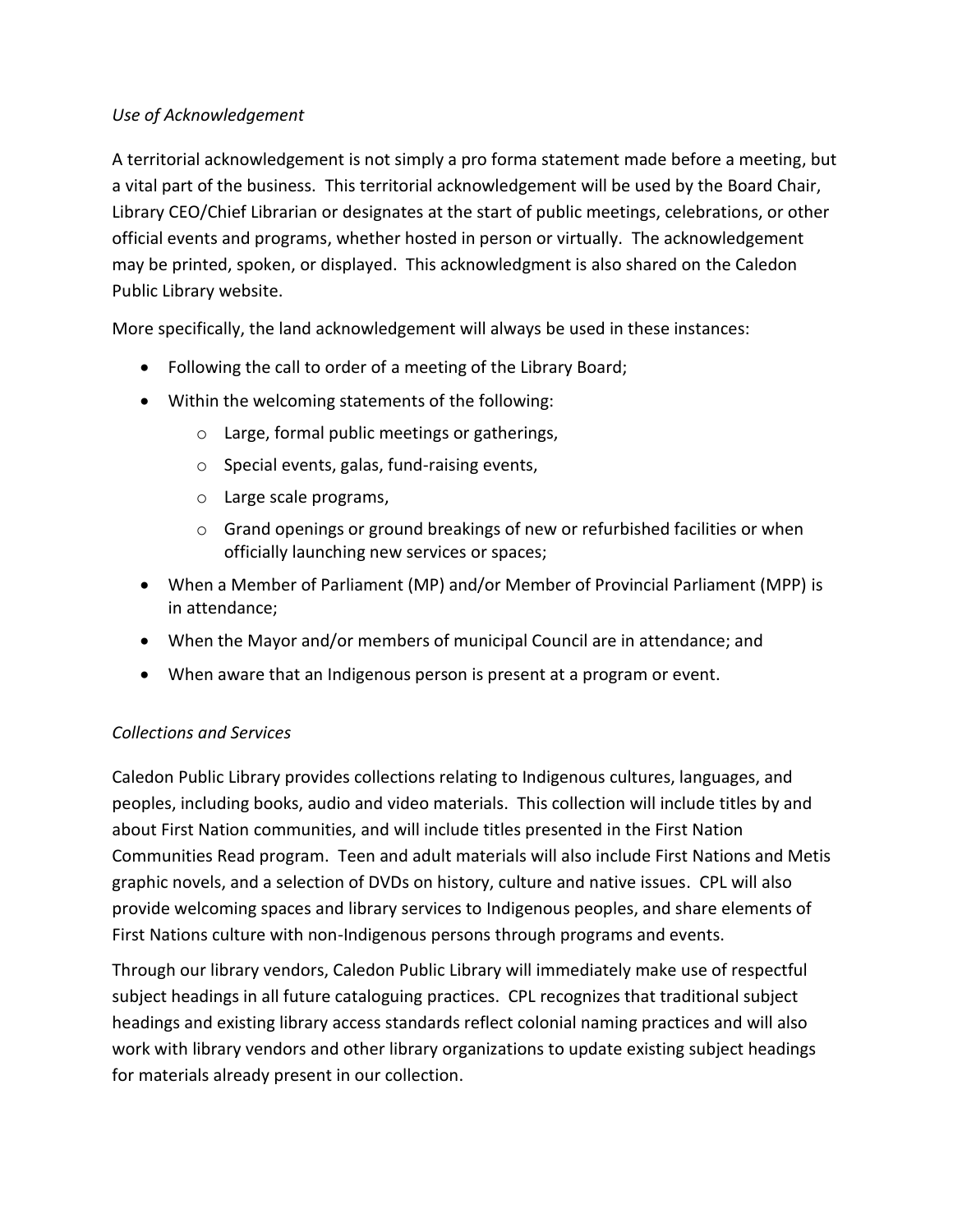### *Canadian Federation of Library Associations (CFLA) Recommended Actions*

Caledon Public Library also officially acknowledges and endorses the recommended actions outlined by the Canadian Federation of Library Associations - Fédération canadienne des associations de bibliothèques's (CFLA-FCAB) Truth and Reconciliation Committee [\(Appendix A\)](#page-2-0).

#### **Related Documents and Resources:**

- CPL-16-12 Caledon Public Library Collection Development Policy
- CPL-18-25 Caledon Public Library Programming Policy
- [CFLA-FCAB Truth and Reconciliation Report](https://cfla-fcab.ca/wp-content/uploads/2017/04/Truth-and-Reconciliation-Committee-Report-and-Recommendations.pdf)
- <span id="page-2-0"></span>• [National Centre for Truth and Reconciliation](https://nctr.ca/)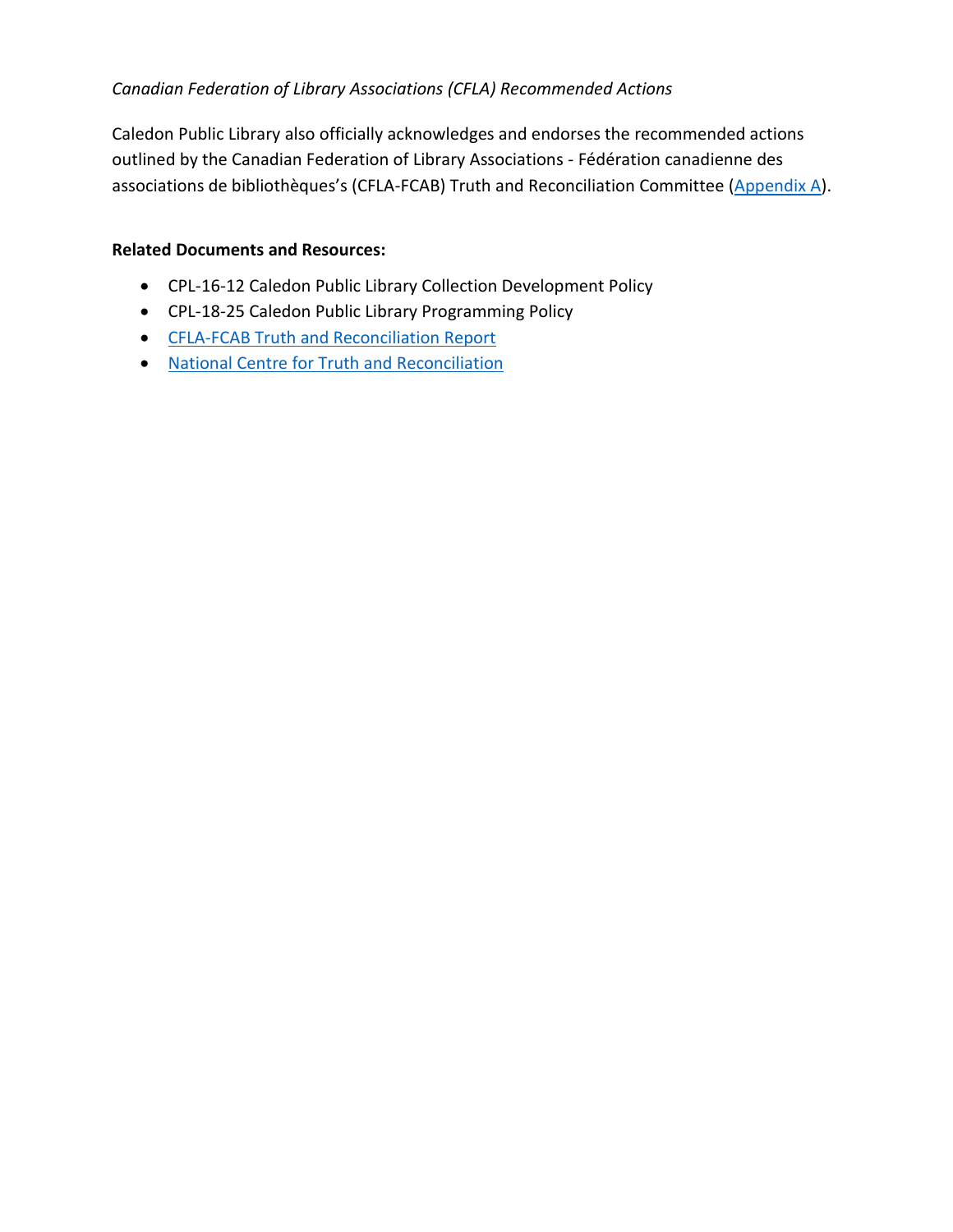# **Appendix A**

Recommendations of the Canadian Federation of Library Associations-Fédération canadienne des associations de bibliothèques (CFLA-FCAB) Truth and Reconciliation Report.

- 1. As CFLA-FCAB is a national voice with the ability to influence national and international policy regarding issues of importance, we request the CFLA-FCAB create a permanent Standing Committee on Indigenous Matters utilizing the medicine wheel framework developed by the Truth & Reconciliation Committee;
- 2. The T&R Committee supports and endorses the CFLA-FCAB Position Statement on Library and Literacy Services for Indigenous (First Nations, Metis and Inuit) Peoples of Canada;
- 3. Encourage libraries, archives and cultural memory institutions to implement the Truth and Reconciliation Commission of Canada 94 Calls to Action, several of which have been identified as having a direct impact on libraries and archives and are prioritized in this report, and to implement a status report on a yearly basis to monitor their implementation;
- 4. Ensure accessibility moving forward by continually reminding stakeholders that material produced and programming planned in the future should be accessible to all Canadians. CELA (the Center for Equitable Library Access) and NNELS (the National Network for Equitable Library Service) are positioned to support these efforts.
- 5. Decolonize Access and Classification by addressing the structural biases in existing schemes of knowledge organization and information retrieval arising from colonialism by committing to integrating Indigenous epistemologies into cataloguing praxis and knowledge management;
- 6. Decolonizing Libraries and Space by recognizing and supporting Indigenous cultures, languages and knowledges through culturally appropriate space planning, interior design, signage, art installations, territorial acknowledgements of geographic-specific traditional territories and public programming in collaboration with local Indigenous stakeholders;
- 7. Enhancing opportunities for Indigenous library, archival and information professionals as well as the inclusion of Indigenous epistemologies in the Canadian library and archives profession through culturally appropriate pedagogy, recruitment practices, professional and continuing education and cross-cultural training in collaboration with local Indigenous stakeholders and partners;
- 8. Recommend the implementation of Indigenous Knowledge Protection protocols and agreements with local and other Indigenous groups who have holdings in libraries, archives